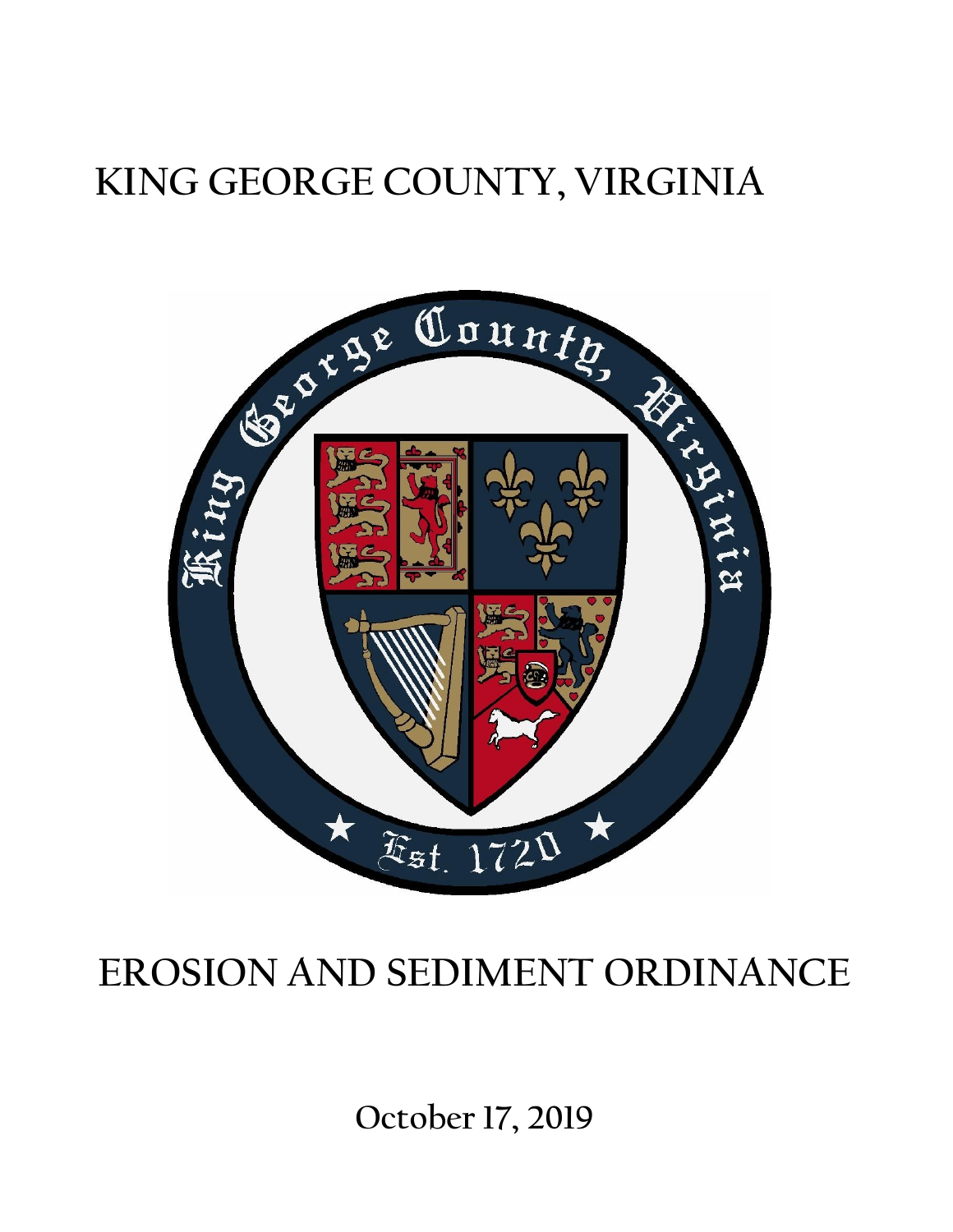#### **Section 1. TITLE, PURPOSE, AND AUTHORITY**

This ordinance shall be known as the "Erosion and Sediment Control Ordinance of King George County." The purpose of this chapter is to prevent degradation of properties, stream channels, waters and other natural resources of King George County by establishing requirements for the control of soil erosion, sediment deposition and nonagricultural runoff and by establishing procedures whereby these requirements shall be administered and enforced.

This Chapter is authorized by the Code of Virginia, Title 62.1, Chapter 3.1, Article 2.4, known as the Virginia Erosion and Sediment Control Law.

#### **Section 2. DEFINITIONS: As used in the ordinance, unless the context requires a different meaning:**

- A. **Agreement in Lieu of a Plan** means a contract between the plan-approving authority and the owner that specifies conservation measures that must be implemented in the construction of a single-family residence; this contract may be executed by the plan-approving authority in lieu of a formal site plan.
- B. **Applicant** means any person submitting an erosion and sediment control plan for approval or requesting the issuance of a permit, when required, authorizing land-disturbing activities to commence.
- C. **Board** means the Virginia State Water Control Board.
- D. **Certified Inspector** means an employee or agent of a VESCP authority who (i) holds a certificate of competence from the Board in the area of project inspection or (ii) is enrolled in the Board's training program for project inspection and successfully completes such program within one year after enrollment.
- E. **Certified Plan Reviewer** means an employee or agent of a VESCP authority who (i) holds a certificate of competence from the Board in the area of plan review, (ii) is enrolled in the Board's training program for plan review and successfully completes such program within one year after enrollment, or (iii) is licensed as a professional engineer, architect, certified landscape architect or land surveyor pursuant to Article 1 (Sec. 54.1- 400 et seq.) of Chapter 4 of Title 54.1 or a professional soil scientist as defined in Sec. 54.1-2200 of the Code of Virginia.
- F. **Certified Program Administrator** means an employee or agent of a VESCP authority who (i) holds a certificate of competence from the Board in the area of program administration or (ii) is enrolled in the Board's training program for program administration and successfully completes such program within one year after enrollment.
- G. **Clearing** means any activity which removes the vegetative ground cover including, but not limited to, humus layer, root mat removal or top soil removal.
- H. **County** means the County of King George.
- I. **Department** means the Department of Environmental Quality.
- J. **Development** means a tract of land developed or to be developed as a single unit under single ownership or unified control which is to be used for any business or industrial purpose or is to contain three or more residential dwelling units.
- K. **Director** means the Director of the Department of Environmental Quality.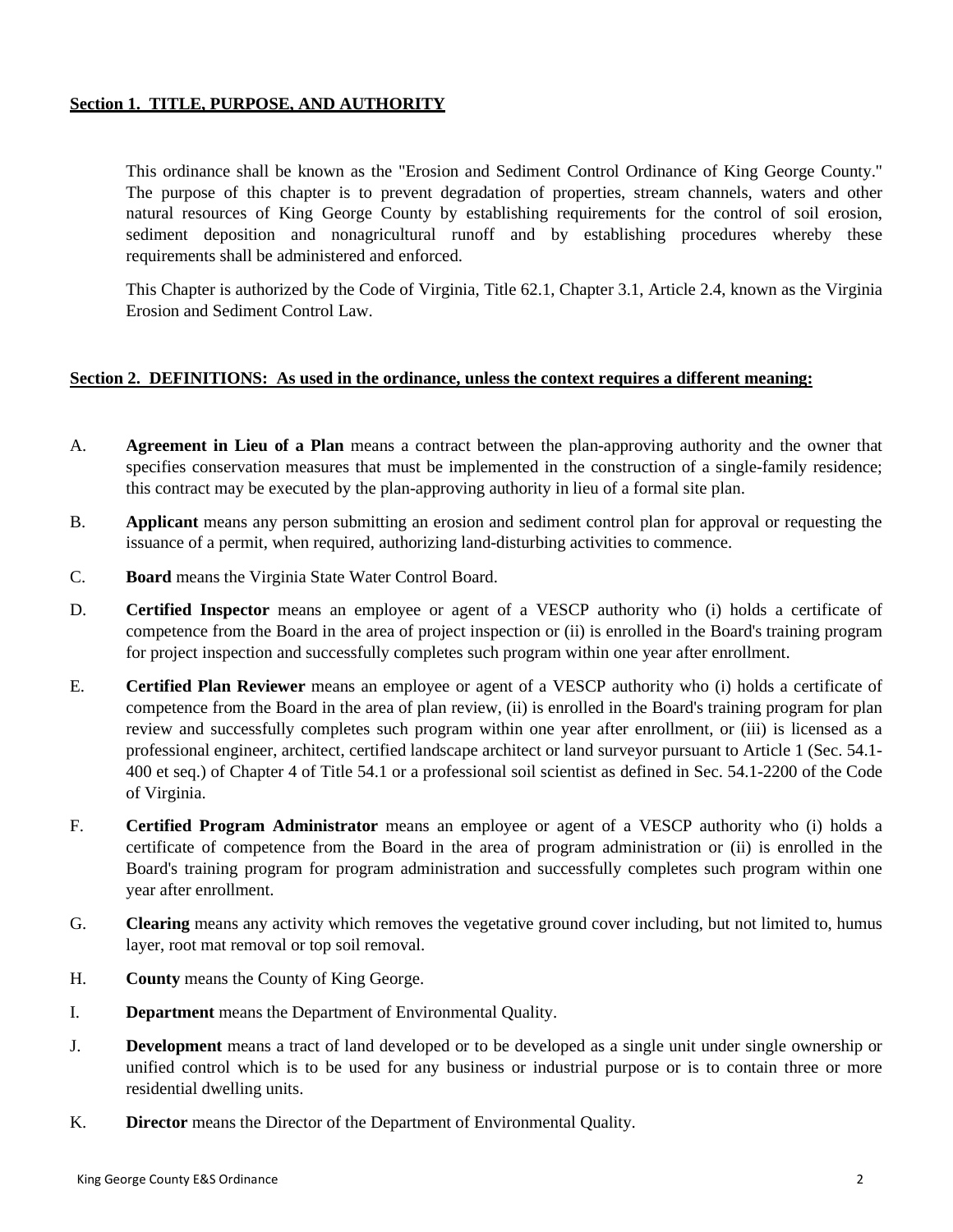- L. **District or Soil and Water Conservation District** refers to the Tri-County/City Soil and Water Conservation District.
- M. **Erosion and Sediment Control Plan or Plan** means a document containing material for the conservation of soil and water resources of a unit or group of units of land. It may include appropriate maps, an appropriate soil and water plan inventory, and management information with needed interpretations and a record of decisions contributing to conservation treatment. The plan shall contain all major conservation decisions and all information deemed necessary by the VESCP plan approving authority to assure that the entire unit or units of land will be so treated to achieve the conservation objectives.
- N. **Erosion Impact Area** means an area of land not associated with current land-disturbing activity but subject to persistent soil erosion resulting in the delivery of sediment onto neighboring properties or into state waters. This definition shall not apply to any lot or parcel of land of 10,000 square feet or less used for residential purposes or to shorelines where the erosion results from wave action or other coastal processes.
- O. **Excavating** means any digging, scooping or other methods of removing earth materials.
- P. **Filling** means any depositing or stockpiling of earth materials.
- Q. **Grading** means any excavating or filling of earth material or any combination thereof, including the land in its excavated or filled conditions.
- R. **Land-disturbing Activity** means any man-made change to the land surface that may result in soil erosion from water or wind and the movement of sediments into state waters or onto lands in the Commonwealth, including, but not limited to, clearing, grading, excavating, transporting and filling of land, except that the term shall not include:
	- (1) Minor land-disturbing activities such as home gardens and individual home landscaping, repairs and maintenance work;
	- (2) Individual service connections;
	- (3) Installation, maintenance, or repair of any underground public utility lines when such activity occurs on an existing hard-surfaced road, street or sidewalk provided the land-disturbing activity is confined to the area of the road, street or sidewalk that is hard-surfaced;
	- (4) Septic tank lines or drainage fields unless included in an overall plan for land-disturbing activity relating to construction of the building to be served by the septic tank system;
	- (5) Permitted surface or deep mining operations and projects, or oil and gas operations and projects conducted pursuant to Title 45.1 of the Code of Virginia;
	- (6) Tilling, planting, or harvesting of agricultural, horticultural, or forest crops, or livestock feedlot operations; including engineering operations as follows: construction of terraces, terrace outlets, check dams, desilting basins, dikes, ponds , ditches, strip cropping, lister furrowing, contour cultivating, contour furrowing, land drainage, and land irrigation; however, this exception shall not apply to harvesting of forest crops unless the area on which harvesting occurs is reforested artificially or naturally in accordance with the provisions of Chapter 11 (Sec. 10.1-1100 et seq.) of the Code of Virginia or is converted to bona fide agricultural or improved pasture use as described in Subsection B of Sec. 10.1-1163;
	- (7) Repair or rebuilding of the tracks, rights-of-way, bridges, communication facilities and other related structures and facilities of a railroad company;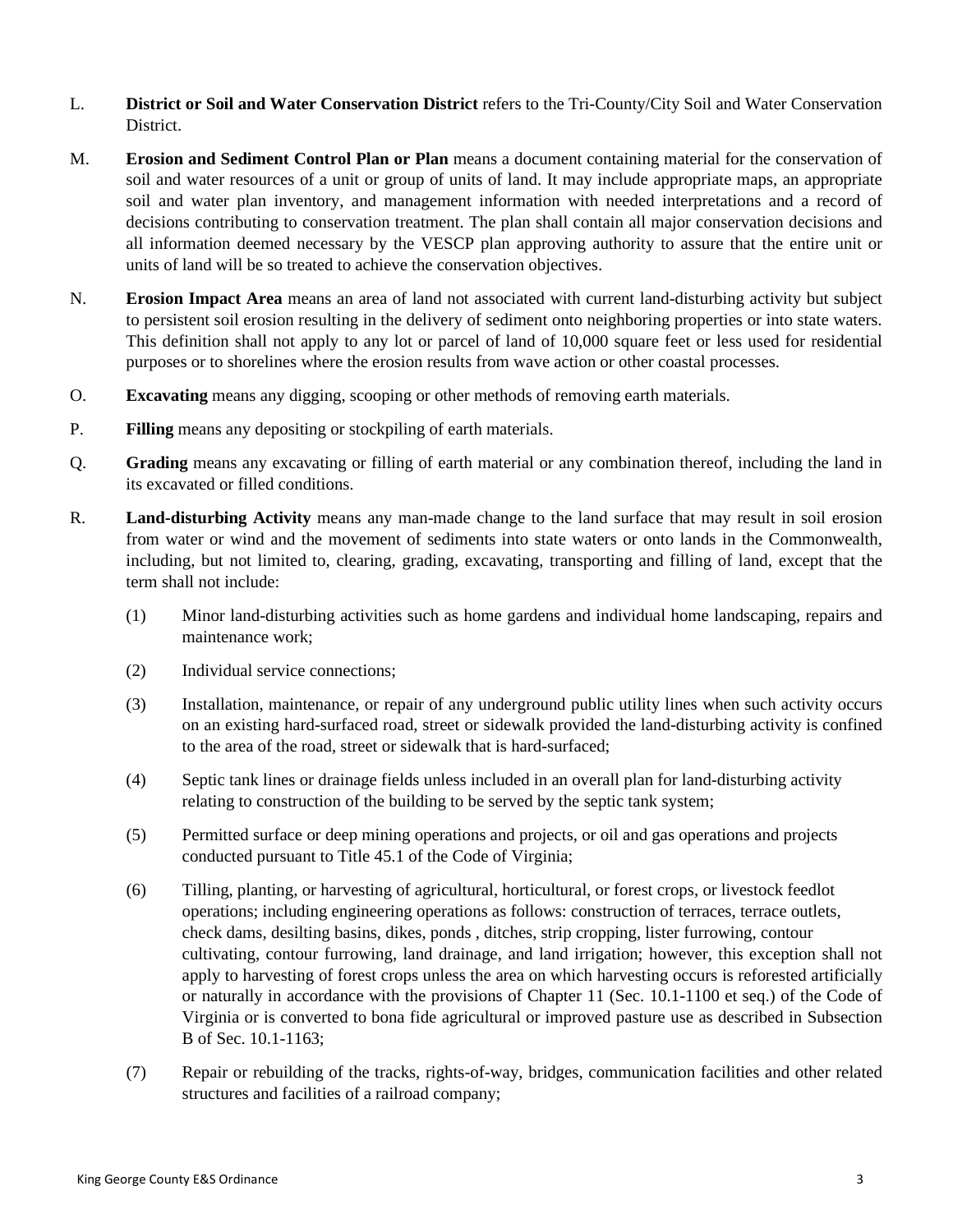- (8) Agricultural engineering operations, including but not limited to the construction of terraces, terrace outlets, check dams, desilting basins, dikes, ponds not required to comply with the provisions of the Dam Safety Act (Va. Code § 10.1-604 et seq.), ditches, strip cropping, lister furrowing, contour cultivating, contour furrowing, land drainage, and land irrigation;
- (9) Disturbed land areas of less than 2,500 square feet in size; however, the Director Community Development may reduce this exception to a smaller area of disturbed land or qualify the conditions under which this exception shall apply;
- (10) Installation of fence and sign posts or telephone and electric poles and other kinds of posts or poles;
- (11) Shoreline erosion control projects on tidal waters when all of the land disturbing activities are within the regulatory authority of and approved by local wetlands boards, the Marine Resources Commission or the United States Army Corps of Engineers; however, any associated land that is disturbed outside of this exempted area shall remain subject to this ordinance; and
- (12) Emergency work to protect life, limb or property, and emergency repairs; however, if the landdisturbing activity would have required an approved erosion and sediment control plan, if the activity were not an emergency, then the land area disturbed shall be shaped and stabilized in accordance with the requirements of the plan-approving authority.
- S. **Land-disturbing Permit** or approval means a permit or other form of approval issued by King George County for the clearing, filling, excavating, grading, transporting of land or for any combination thereof or for any other land disturbing activity.
- T. **Natural channel design concepts** means the utilization of engineering analysis and fluvial geomorphic processes to create, rehabilitate, restore, or stabilize an open conveyance system for the purpose of creating or recreating a stream that conveys its bankfull storm event within its banks and allows larger flows to access its bankfull bench and its floodplain.
- U. **Owner** means the owner or owners of the freehold of the premises or lesser estate therein, a mortgagee or vendee in possession, assignee of rents, receiver, executor, trustee, lessee or other person, firm or corporation in control of a property.
- V. **Peak flow rate** means the maximum instantaneous flow from a given storm condition at a particular location.
- W. **Permittee** means the person to whom the permit authorizing land-disturbing activities is issued or the person who certifies that the approved erosion and sediment control plan will be followed.
- X. **Person** means any individual, partnership, firm, association, joint venture, public or private corporation, trust, estate, commission, board, public or private institution, utility, cooperative, county, city, town or other political subdivision of the Commonwealth, governmental body, including a federal or state entity as applicable, any interstate body, or any other legal entity.
- Y. **Responsible Land Disturber or "RLD"** means an individual holding a certificate issued by the department who is responsible for carrying out land disturbing activity in accordance with the approved ESC plan. The RLD may be the owner, applicant, permittee, designer, superintendent, project manager, contractor, or any other project or development team member. The RLD must be designated on the ESC plan or permit as a prerequisite for engaging in land disturbance.
- Z. **Runoff volume** means the volume of water that runs off the land development project from a prescribed storm event.
- AA. **Single-family residence** means a noncommercial dwelling that is occupied exclusively by one family.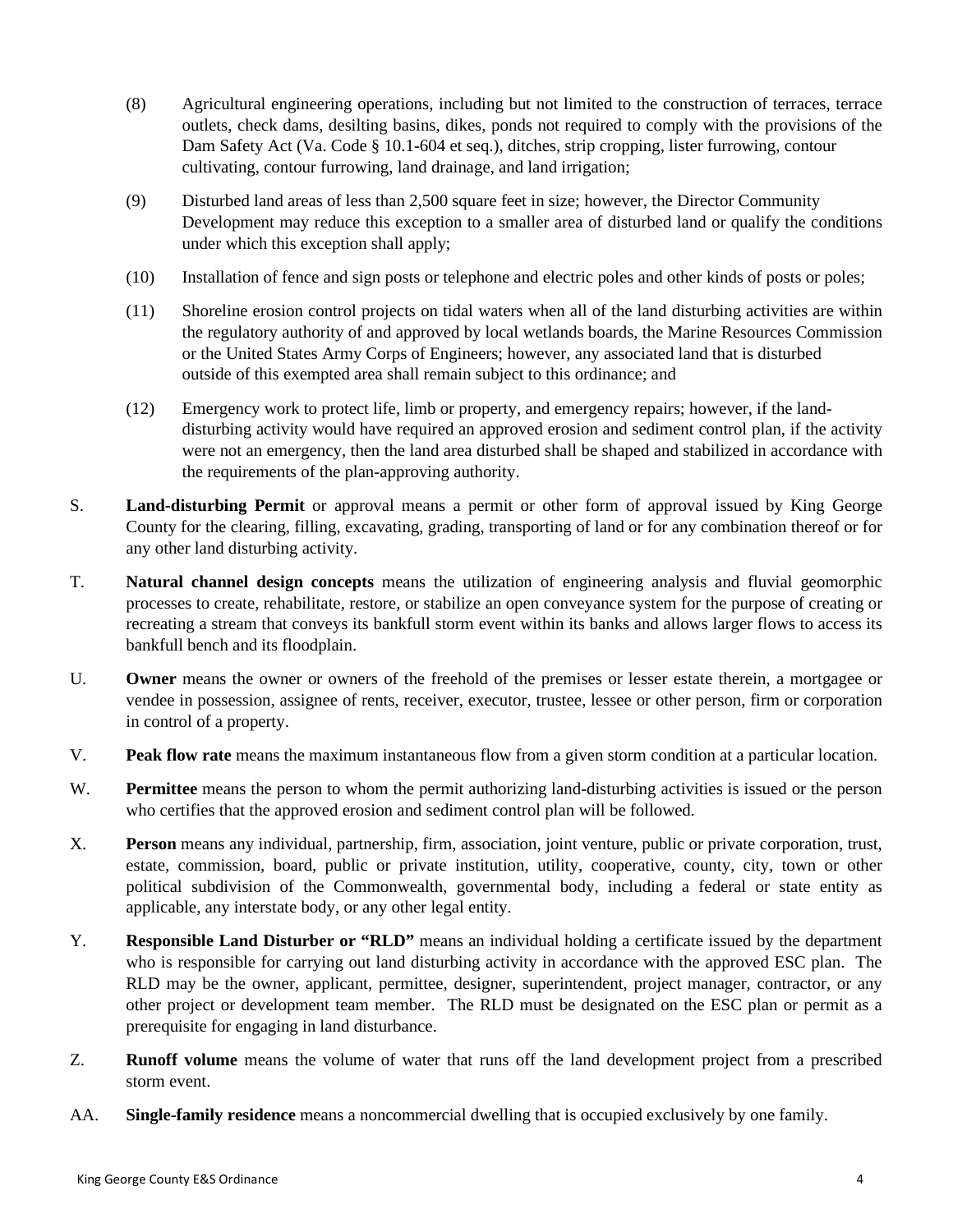- BB. **State Permit** means an approval to conduct a land-disturbing activity issued by the Board in the form of a state stormwater individual permit or coverage issued under a state general permit.
- CC. **State waters** means all waters on the surface and under the ground wholly or partially within or bordering the Commonwealth or within its jurisdiction.
- DD. **Transporting** means any moving of earth materials from one place to another place other than such movement incidental to grading, when such movement results in destroying the vegetative ground cover either by tracking or the buildup of earth materials to the extent that erosion and sedimentation will result from the soil or earth materials over which such transporting occurs.
- EE. **VESCP Plan-approving authority** means the Director of Community Development, or designee, responsible for determining the adequacy of a plan submitted for land-disturbing activities on a unit or units of lands and for approving plans.
- FF. **VESCP** authority or program authority means the County of King George which has adopted a soil erosion and sediment control program that has been approved by the Board.
- GG. **Virginia Erosion and Sediment Control Program or VESCP** means a program approved by the Board that has been established by a VESCP authority for the effective control of soil erosion, sediment deposition, and non-agricultural runoff associated with a land disturbing activity to prevent the unreasonable degradation of properties, stream channels, waters, and other natural resources and shall include such items where applicable as local ordinances, rules, permit requirements, annual standards and specifications, policies and guidelines, technical materials, and requirements for plan review, inspection, enforcement where authorized in this article, and evaluation consistent with the requirements of this article and its associated regulations.
- HH. **Water Quality Volume** means the volume equal to the first one-half inch of runoff multiplied by the impervious surface of the land development project.

#### **Section 3. LOCAL EROSION AND SEDIMENT CONTROL PROGRAM**

Pursuant to section 62.1-44.15:54 of the Code of Virginia, King George County hereby adopts the regulations, references, guidelines, standards and specifications promulgated by the Board for the effective control of soil erosion and sediment deposition to prevent the unreasonable degradation of properties, stream channels, waters and other natural resources. In accordance with § 62.1-44.15:52 of the Code of Virginia, any plan approved prior to July 1, 2014 that provides for stormwater management that addresses any flow rate capacity and velocity requirements for natural or man-made channels shall satisfy the flow rate capacity and velocity requirements for natural or man-made channels if the practices are designed to (i) detain the water quality volume and to release it over 48 hours; (ii) detain and release over a 24-hour period the expected rainfall resulting from the one year, 24-hour storm; and (iii) reduce the allowable peak flow rate resulting from the 1.5, 2, and 10-year, 24-hour storms to a level that is less than or equal to the peak flow rate from the site assuming it was in a good forested condition, achieved through multiplication of the forested peak flow rate by a reduction factor that is equal to the runoff volume from the site when it was in a good forested condition divided by the runoff volume from the site in its proposed condition, and shall be exempt from any flow rate capacity and velocity requirements for natural or man-made channels.

A. For Plans approved on or after July 1, 2014, the flow rate capacity and velocity requirements for natural and man-made channels shall be satisfied by compliance with water quantity requirements specified in § 62.1-44.15:28 of the Stormwater Management Act and 9VAC25-870-66 of the Virginia Stormwater Management Program (VSMP) regulations, unless such land-disturbing activities are in accordance with the grandfathering provisions of the Virginia Stormwater Management Program (VSMP) Regulations..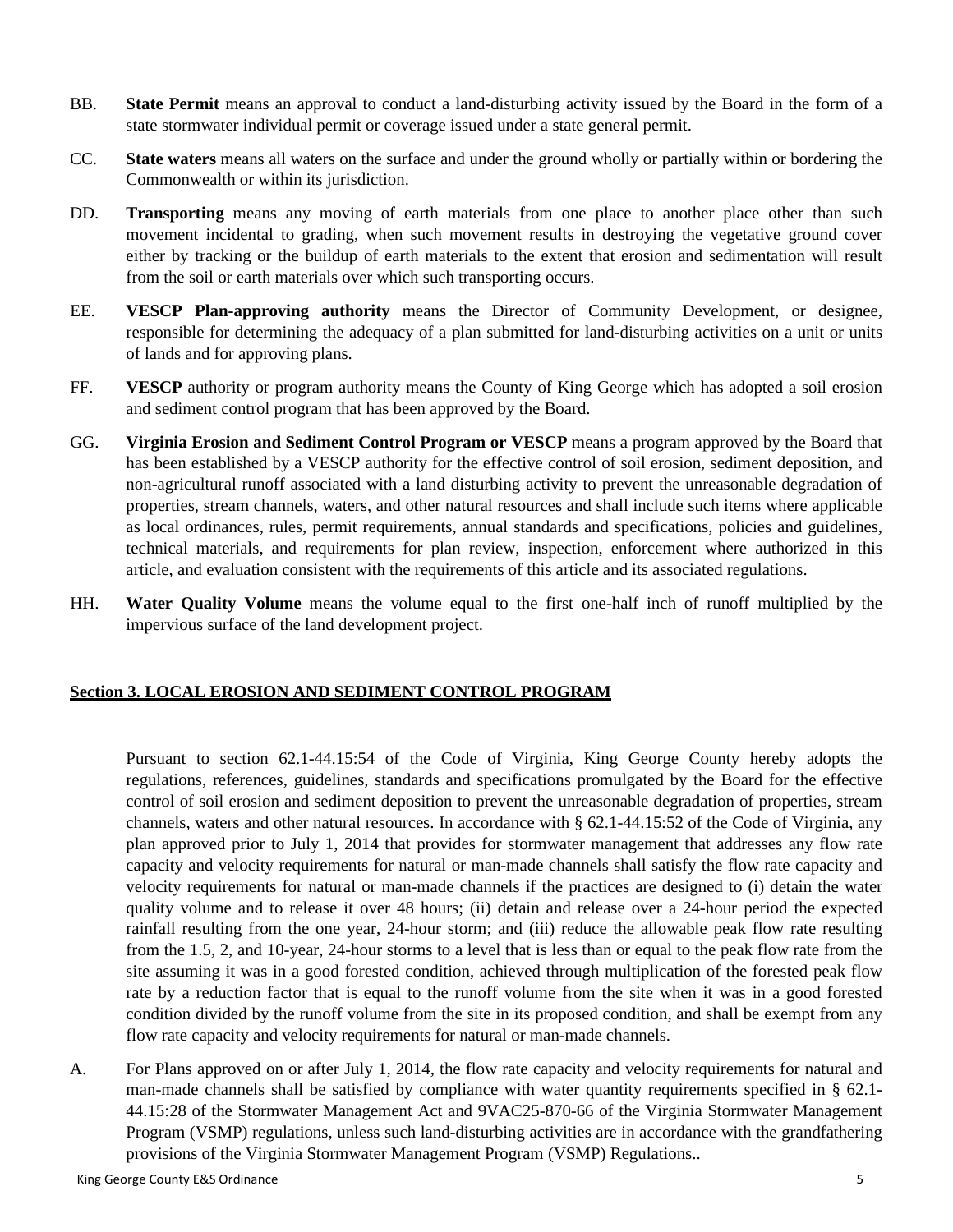- B. Pursuant to Sec. 62.1-44.15:53 of the Code of Virginia, an erosion control plan shall not be approved until it is reviewed by a certified plan reviewer. Inspections of land-disturbing activities shall be conducted by a certified inspector. The Erosion Control Program of King George County shall contain a certified program administrator, a certified plan reviewer, and a certified inspector, who may be the same person.
- C. King George County hereby designates the Director of Community Development or designee as the planapproving authority.
- D. The program and regulations provided for in this ordinance shall be made available for public inspection at the office of Community Development.
- E. Before adopting or revising regulations, King George County shall give due notice and conduct a public hearing on the proposed or revised regulations, except that a public hearing shall not be required when King George County is amending its program to conform to revisions in the state program. However, a public hearing shall be held if King George County proposes or revises regulations that are more stringent than the state program.

#### **Section 4. SUBMISSION AND APPROVAL OF PLANS; CONTENTS OF PLANS**

- A. Except as provided herein, no person may engage in any land-disturbing activity until he or she has submitted to the Director of Community Development or designee for King George County an erosion and sediment control plan for the land-disturbing activity and such plan has been approved by the VESCP authority. No approval to begin a land disturbing activity will be issued unless evidence of state permit coverage is obtained where it is required. Where land-disturbing activities involve lands under the jurisdiction of more than one VESCP, an erosion and sediment control plan, at the option of the applicant, may be submitted to the Department for review and approval rather than to each jurisdiction concerned. Where the land-disturbing activity results from the construction of a single-family residence, an agreement in lieu of a plan may be substituted for an erosion and sediment control plan if executed by the plan-approving authority.
- B. The standards contained within the "Virginia Erosion and Sediment Control Regulations" and the Virginia Erosion and Sediment Control Handbook as amended are to be used by the applicant when making a submittal under the provisions of this ordinance and in the preparation of an erosion and sediment control plan. The plan-approving authority, in considering the adequacy of a submitted plan, shall be guided by the same standards, regulations and guidelines. When the standards vary between the publications, the State regulations shall take precedence.
- C. The VESCP plan-approving authority shall review erosion and sediment control plans submitted to it and grant written approval within 60 days of the receipt of the plan if it determines that the plan meets the requirements of the Erosion and Sediment Control Law and the Board's regulations, and if the person responsible for carrying out the plan certifies that he will properly perform the measures included in the plan and will conform to the provisions of this ordinance. In addition, as a prerequisite to engaging in the landdisturbing activities shown on the approved plan, the person responsible for carrying out the plan shall provide the name of the responsible land disturber, to the program authority, as provided by § 62.1-44.15:52, of the Virginia Erosion and Sediment Control Law, who will be in charge of and responsible for carrying out the land-disturbing activity. Failure to provide the name of the responsible land disturber prior to engaging in land-disturbing activities may result in revocation of the approval of the plan and the person responsible for carrying out the plan shall be subject to the penalties provided in this ordinance.

King George County E&S Ordinance 6 However, the VESCP plan-approving authority may waive the certificate of competence requirement for an agreement in lieu of a plan for construction of a single family residence. If a violation occurs during the landdisturbing activity, then the person responsible for carrying out the agreement in lieu of a plan shall correct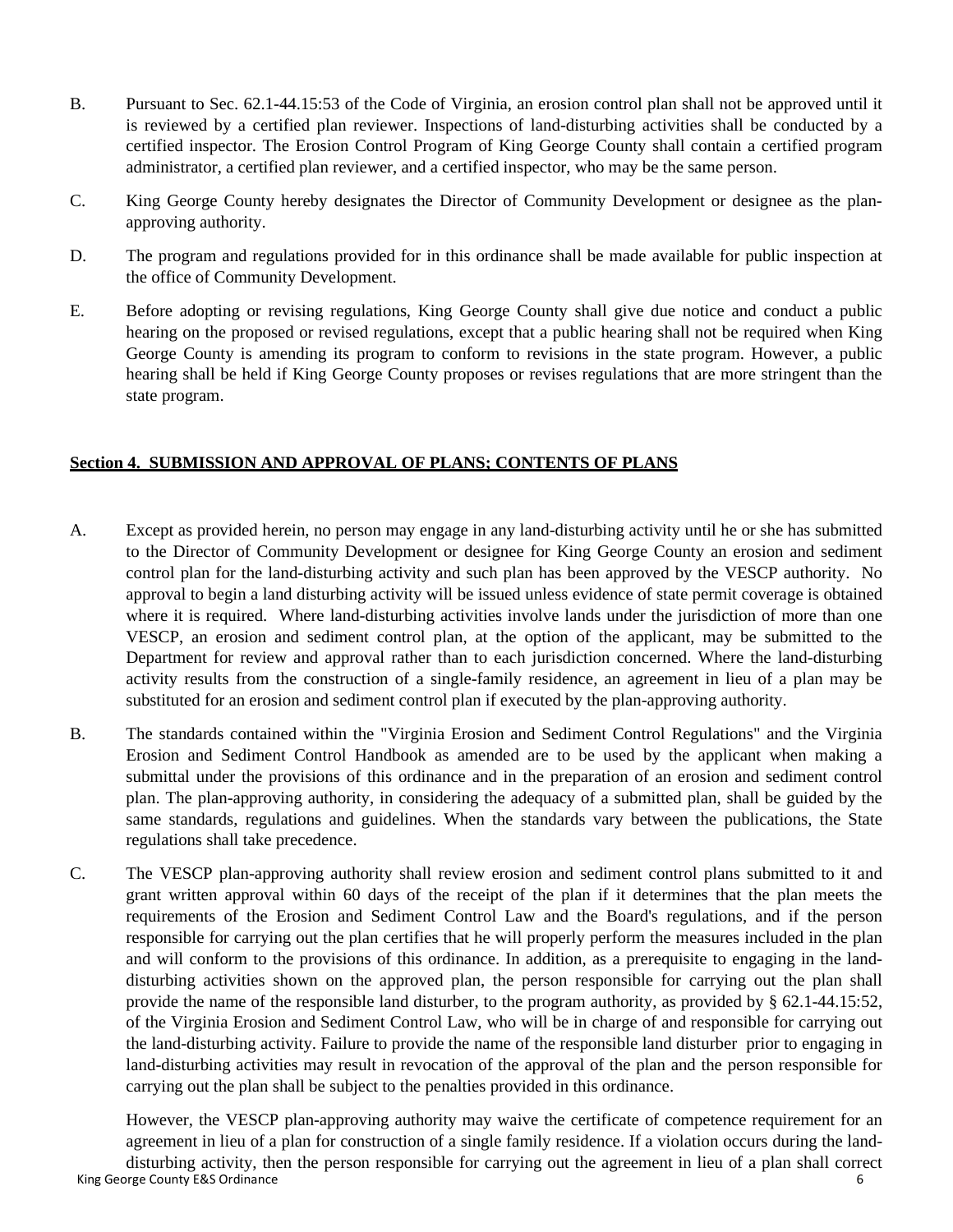the violation and provide the name of the responsible land disturber, as provided by § 62.1-44.15:52 of the Virginia Erosion and Sediment Control Law. Failure to provide the name of the responsible land disturber shall be a violation of this ordinance.

- D. When the plan is determined to be inadequate, written notice of disapproval stating the specific reasons for disapproval shall be communicated to the applicant within 45 days. The notice shall specify such modifications, terms, and conditions that will permit approval of the plan. If no action is taken within 45 days, the plan shall be deemed approved and the person authorized to proceed with the proposed activity.
- E. The VESCP authority shall act on any erosion and sediment control plan that has been previously disapproved within 45 days after the plan has been revised, resubmitted for approval, and deemed adequate.
- F. The VESCP authority may require changes to an approved plan when:
	- (1) The inspection reveals that the plan is inadequate to satisfy applicable regulations; or
	- (2) The person responsible for carrying out the plan finds that because of changed circumstances or for other reasons the approved plan cannot be effectively carried out, and proposed amendments to the plan, consistent with the requirements of this ordinance, are agreed to by the plan-approving authority and the person responsible for carrying out the plans.
- G. Variances: The VESCP plan-approving authority may waive or modify any of the standards that are deemed to be inappropriate or too restrictive for site conditions, by granting a variance. A variance may be granted under these conditions:
	- (1). At the time of plan submission, an applicant may request a variance to become part of the approved erosion and sediment control plan. The applicant shall explain the reasons for requesting variances in writing. Specific variances which are allowed by the plan-approving authority shall be documented in the plan.
	- (2). During construction, the person responsible for implementing the approved plan may request a variance in writing from the plan-approving authority. The plan-approving authority shall respond in writing either approving or disapproving such a request. If the plan-approving authority does not approve a variance within 10 days of receipt of the request, the request shall be considered to be disapproved. Following disapproval, the applicant may resubmit a variance request with additional documentation.
	- (3). The VESCP authority shall consider variance requests judiciously, keeping in mind both the need of the applicant to maximize cost effectiveness and the need to protect off-site properties and resources from damage.
- H. In order to prevent further erosion, the County of King George may require approval of a plan for any land identified in the local program as an erosion impact area.
- I. When land-disturbing activity will be required of a contractor performing construction work pursuant to a construction contract, the preparation, submission, and approval of an erosion and sediment control plan shall be the responsibility of the owner.
- J. In accordance with the procedure set forth by §62.1-44.15:55 (E) of the Code of Virginia, any person engaging, in more than one jurisdiction, in the creation and operation of wetland mitigation or stream restoration banks, which have been approved and are operated in accordance with applicable federal and state guidance, laws, or regulations for the establishment, use, and operation of wetland mitigation or stream restoration banks, pursuant to a mitigation banking instrument signed by the Department of Environmental Quality, the Marine Resources Commission, or the U.S. Army Corps of Engineers, may, at the option of that person, file general erosion and sediment control specifications for wetland mitigation or stream restoration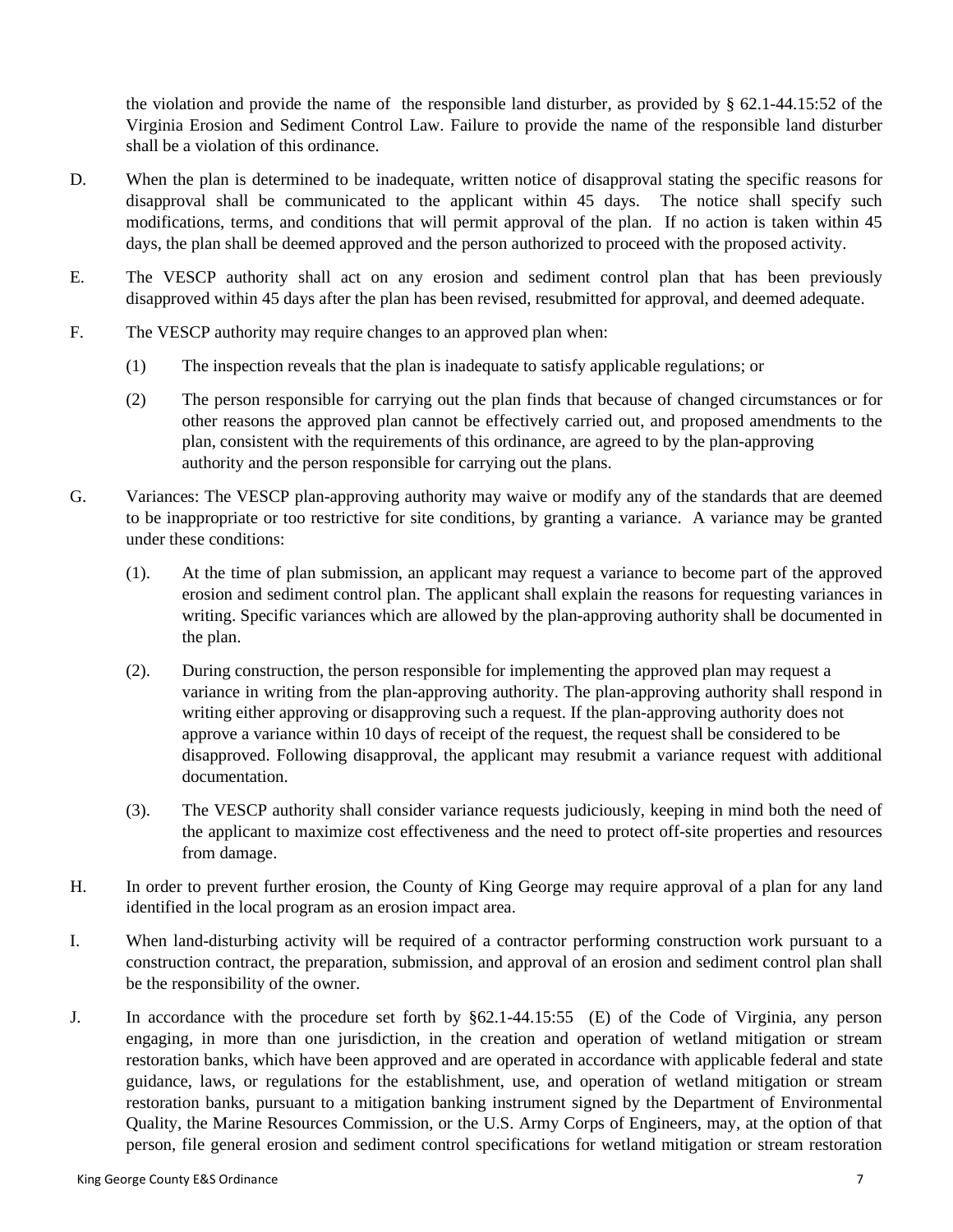banks annually with the Board for review and approval consistent with guidelines established by the Board. Approval of general erosion and sediment control specifications does not relieve the owner or operator from compliance with any other local ordinances and regulations including requirements to submit plans and obtain permits as may be required by such ordinances and regulations.

K. State agency projects are exempt from the provisions of this ordinance except as provided for in the Code of Virginia, Sec. 62.1-44.15:56.

#### **Section 5. PERMITS; FEES; SECURITY FOR PERFORMANCE**

- A. Agencies authorized under any other law to issue grading, building, or other permits for activities involving land-disturbing activities shall not issue any such permit unless the applicant submits with his application an approved erosion and sediment control plan, certification that the plan will be followed, and evidence of state permit coverage where it is required.
- B. No person may engage in any land-disturbing activity until he has acquired a land-disturbing permit, unless the proposed land-disturbing activity is specifically exempt from the provisions of this ordinance, and has paid the fees and posted the required bond.
- C. An administrative fee based on the approved fee schedule shall be paid to King George County at the time of submission of the erosion and sediment control plan.
- D. No land-disturbing permit shall be issued until the applicant submits with his application an approved erosion and sediment control plan or agreement in lieu of an approved erosion and sediment control plan and certification that the plan will be followed.
- E. Applicants for permits may be required to provide to King George County a performance bond with surety, cash escrow, or an irrevocable letter of credit acceptable to the Director of Community Development or designee, to ensure that measures could be taken by King George County at the applicant's expense should the applicant fail, after proper notice, within the time specified to initiate or maintain appropriate conservation measures required of him by the approved plan as a result of his land-disturbing activity.

The amount of the bond or other security for performance shall not exceed the total of the estimated cost to initiate and maintain appropriate conservation action based on unit price for new public or private sector construction in the locality and a reasonable allowance for estimated administrative costs and inflation which shall not exceed twenty-five percent of the cost of the conservation action. Should it be necessary for King George County to take such conservation action, King George County may collect from the applicant any costs in excess of the amount of the surety held.

Within sixty (60) days of adequate stabilization, as determined by the Director of Community Development or designee, in any project or section of a project, such bond, cash escrow or letter of credit, or the unexpended or unobligated portion thereof, shall be either refunded to the applicant or terminated, based upon the percentage of stabilization accomplished in the project or project section. These requirements are in addition to all other provisions relating to the issuance of permits and are not intended to otherwise affect the requirements for such permits.

#### **Section 6. MONITORING, REPORTS, AND INSPECTIONS**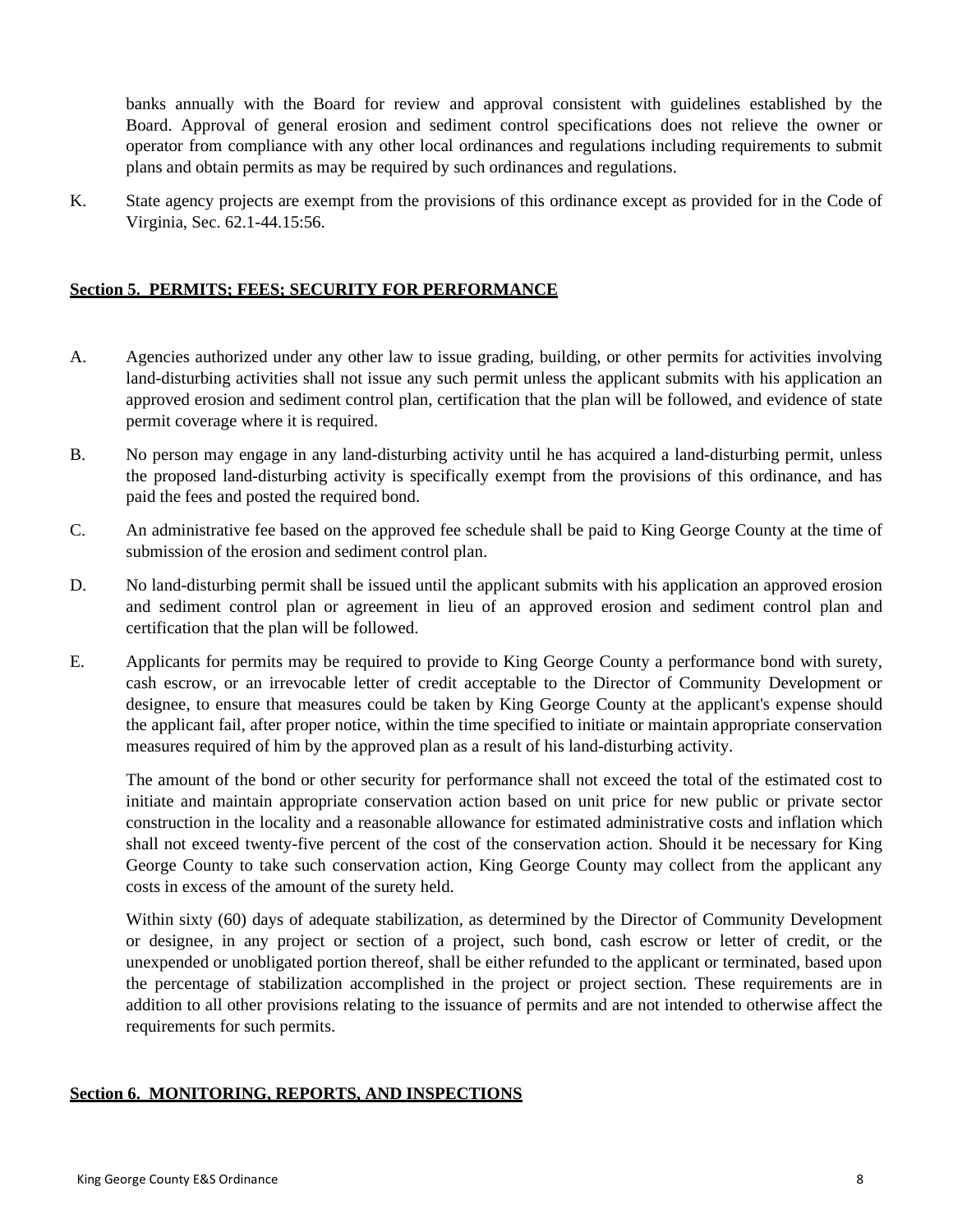- A. The responsible land disturber, as provided by § 62.1-44.15:52, shall be in charge of and responsible for carrying out the land-disturbing activity and provide for periodic inspections of the land-disturbing activity. King George County may require the person responsible for carrying out the plan to monitor the landdisturbing activity. The person responsible for carrying out the plan will maintain records of these inspections and maintenance, to ensure compliance with the approved plan and to determine whether the measures required in the plan are effective in controlling erosion and sedimentation.
- B. The Director of Community Development or designee shall periodically inspect the land-disturbing activity in accordance with 9VAC25-840-60 of the Virginia Erosion and Sediment Control Regulations to ensure compliance with the approved plan and to determine whether the measures required in the plan are effective in controlling erosion and sedimentation. The owner, permittee, or person responsible for carrying out the plan shall be given notice of the inspection.

If the Director of Community Development or designee determines that there is a failure to comply with the plan, notice shall be served upon the permittee or person responsible for carrying out the plan by mailing with confirmation of delivery to the address specified in the permit application or in the plan certification, or by delivery at the site of the land-disturbing activities to the agent or employee supervising such activities.

The notice shall specify the measures needed to comply with the plan and shall specify the time within which such measures shall be completed. Upon failure to comply within the specified time, the permit may be revoked and the permittee or person responsible for carrying out the plan shall be deemed to be in violation of this ordinance and shall be subject to the penalties provided by this ordinance.

C. Upon issuance of an inspection report denoting a violation of Va. Code §§ 62.1-44.15:55, -44.15:56, the Director of Community Development or designee may, in conjunction with or subsequent to a notice to comply as specified in this ordinance, issue an order requiring that all or part of the land-disturbing activities permitted on the site be stopped until the specified corrective measures have been taken.

If land-disturbing activities have commenced without an approved plan, the Director of Community Development or designee may issue an order requiring that all land-disturbing activities be stopped until an approved plan or any required permits are obtained.

Where the alleged noncompliance is causing or is in imminent danger of causing harmful erosion of lands or sediment deposition in waters within the watersheds of the Commonwealth, or where the land-disturbing activities have commenced without an approved plan or any required permits, such an order may be issued without regard to whether the alleged violator has been issued a notice to comply as specified in this ordinance. Otherwise, such an order may be issued only after the alleged violator has failed to comply with such a notice to comply.

The order shall be served in the same manner as a notice to comply, and shall remain in effect for a period of seven days from the date of service pending application by the enforcing authority or permit holder for appropriate relief to the Circuit Court of King George County. King George County shall serve such order for disturbance without an approved plan or permits upon the owner by mailing with confirmation of delivery to the address specified in the land records. Said order shall be posted on the site where the disturbance is occurring, and shall remain in effect until permits and plan approvals are secured, except in such situations where an agricultural exemption applies.

If the alleged violator has not obtained an approved plan or any required permits within seven days from the date of service of the order, the Director of Community Development or designee may issue an order to the owner requiring that all construction and other work on the site, other than corrective measures, be stopped until an approved plan and any required permits have been obtained. Such an order shall be served upon the owner by mailing with confirmation of delivery to the address specified in the permit application or the land records of King George County.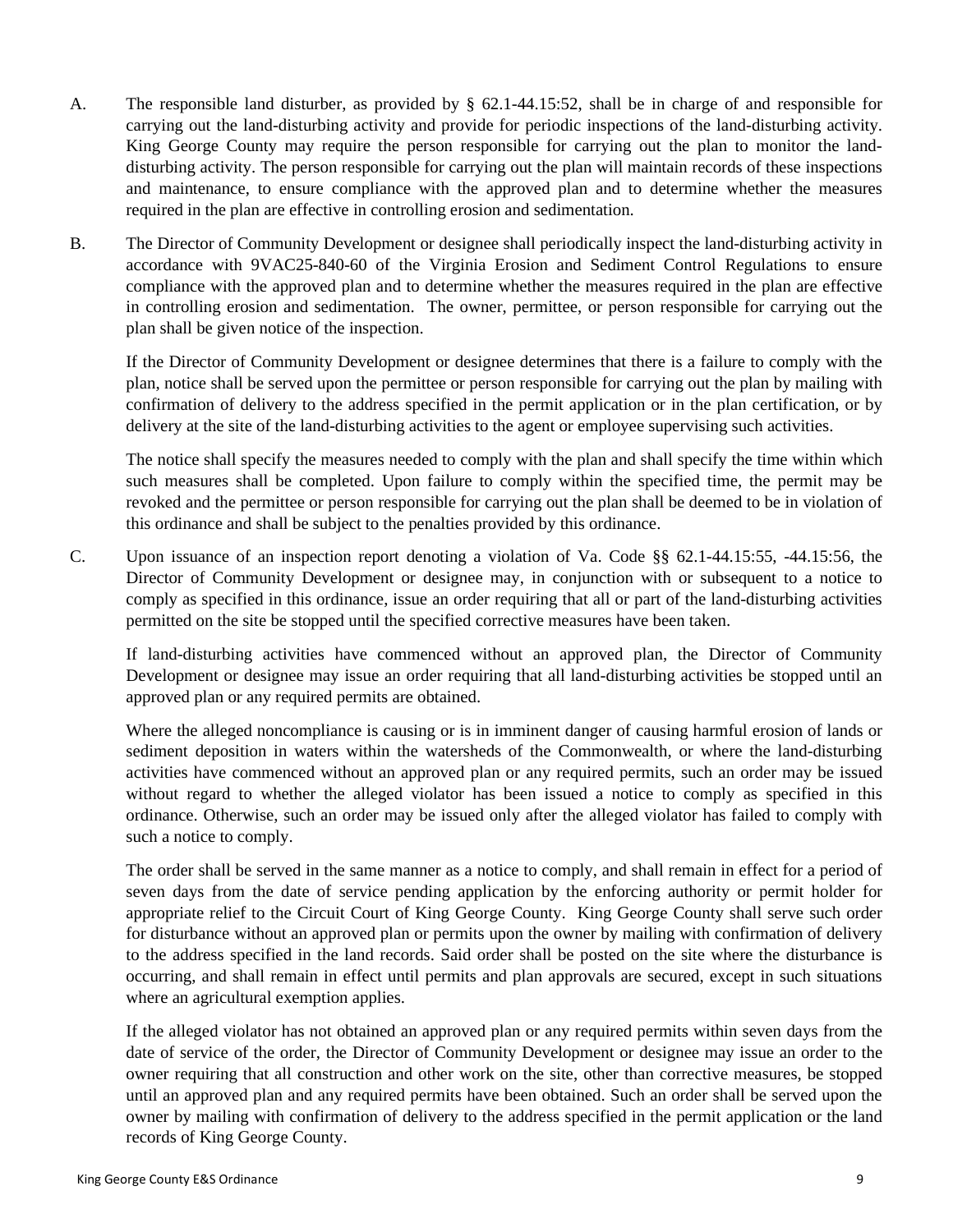The owner may appeal the issuance of an order to the Circuit Court of King George County.

Any person violating or failing, neglecting or refusing to obey an order issued by the Director of Community Development or designee may be compelled in a proceeding instituted in the Circuit Court of King George County to obey same and to comply therewith by injunction, mandamus or other appropriate remedy.

Upon completion and approval of corrective action or obtaining an approved plan or any required permits, the order shall immediately be lifted.

Nothing in this section shall prevent the Director of Community Development or designee from taking any other action authorized by this ordinance.

#### **Section 7. PENALTIES, INJUNCTIONS, AND OTHER LEGAL ACTIONS**

- A. Violators of this ordinance shall be guilty of a Class I misdemeanor.
- B. Any person who violates any provision of this ordinance or Va. Code §§ 62.1-44.15:55, 62.1-44.15:56 shall, upon a finding of the District Court of King George County, be assessed a civil penalty. The civil penalty for any one violation shall not be less than \$100 nor more than \$1,000, except that the civil penalty for commencement of land-disturbing activities without an approved plan shall be \$1,000. Each day during which the violation is found to have existed shall constitute a separate offense. In no event shall a series of specified violations arising from the same operative set of facts result in civil penalties which exceed a total of \$10,000, except that a series of violations arising from the commencement of land-disturbing activities without an approved plan for any site shall not result in civil penalties which exceed a total of \$10,000. Any such civil penalties shall be in lieu of criminal sanctions and shall preclude the prosecution of such violation as a misdemeanor under subsection A of § 62.1-44.15:63.
- C. The Director of Community Development or designee, or the owner or property which has sustained damage or which is in imminent danger of being damaged, may apply to the Circuit Court of King George County to enjoin a violation or a threatened violation of this ordinance or Va. Code §§ 62.1-44.15:55, 62.1-44.15:56, without the necessity of showing that an adequate remedy at law does not exist.

However, an owner of property shall not apply for injunctive relief unless (i) he has notified in writing the person who has violated the local program, and the program authority, that a violation of the local program has caused, or creates a probability of causing, damage to his property, and (ii) neither the person who has violated the local program nor the program authority has taken corrective action within fifteen days to eliminate the conditions which have caused, or create the probability of causing, damage to his property.

- D. In addition to any criminal or civil penalties provided under this ordinance, any person who violates any provision of this ordinance or the Erosion and Sediment Control Law may be liable to King George County in a civil action for damages.
- E. Without limiting the remedies which may be obtained in this section, any person violating or failing, neglecting, or refusing to obey any injunction, mandamus or other remedy obtained pursuant to this section shall be subject, in the discretion of the court, to a civil penalty not to exceed \$2,000 for each violation. A civil action for such violation or failure may be brought by King George County.

Any civil penalties assessed by a court shall be paid into the treasury of King George County, except that where the violator is the locality itself, or its agent, the court shall direct the penalty to be paid into the state treasury.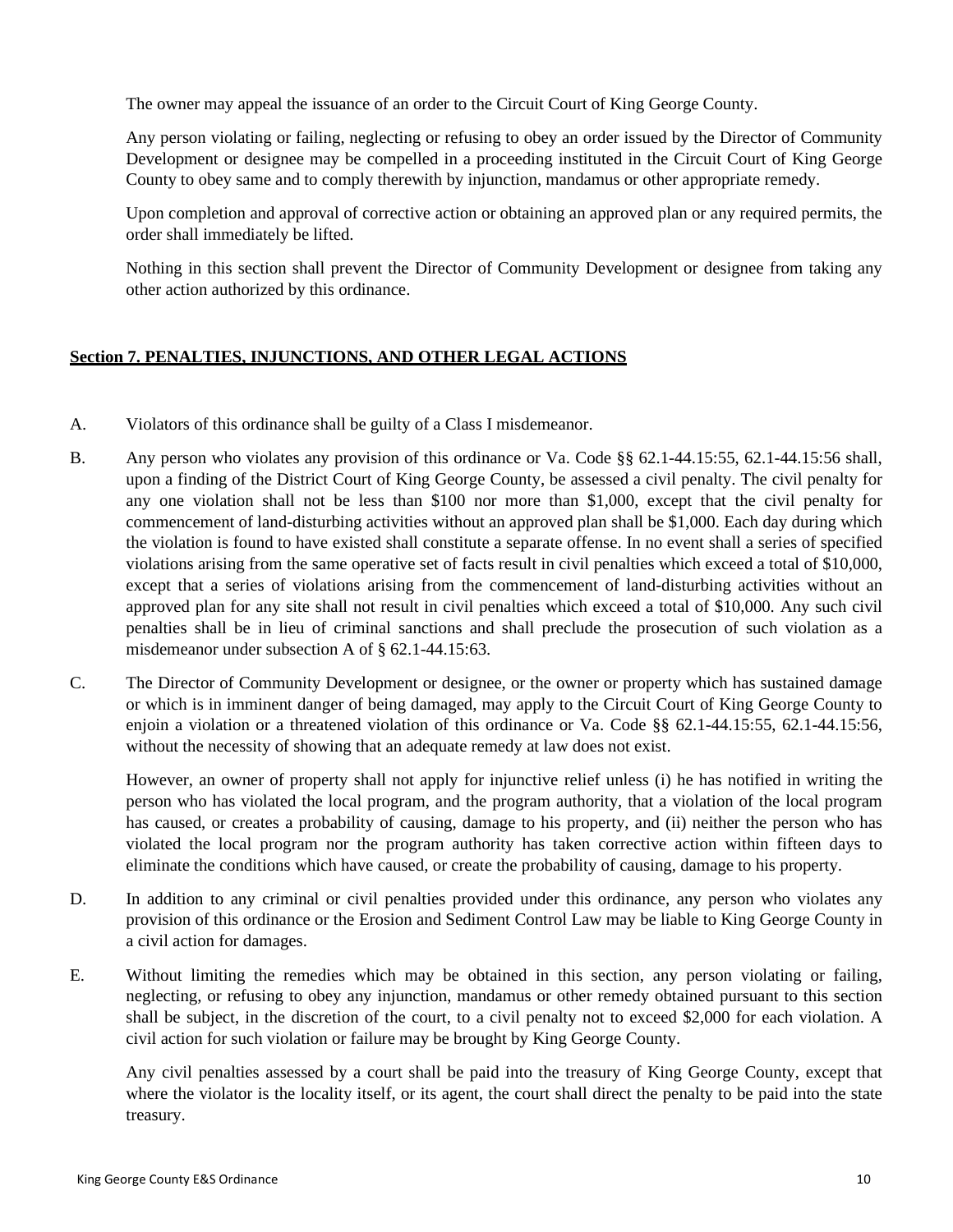- F. With the consent of any person who has violated or failed, neglected or refused to obey any regulation or condition of a permit or any provision of this ordinance, or order of the VESCP authority, King George County may provide for the payment of civil charges for violations in specific sums, not to exceed the limit specified in Subsection E of this section. Such civil charges shall be instead of any appropriate civil penalty which could be imposed under Subsection B or E.
- G. The Commonwealth's Attorney shall, upon request of King George County take legal action to enforce the provisions of this ordinance.
- H. Compliance with the provisions of this ordinance shall be prima facie evidence in any legal or equitable proceeding for damages caused by erosion, siltation or sedimentation that all requirements of law have been met, and the complaining party must show negligence in order to recover any damages.

#### **Section 8. APPEALS AND JUDICIAL REVIEW**

- A. Any applicant under the provision of this ordinance who is aggrieved by any action of King George County or its agent in disapproving plans submitted pursuant to this ordinance shall have the right to apply for and receive a review of such action by the Board of Supervisors provided an appeal is filed within 30 days from the date of the action. Any applicant who seeks an appeal hearing before the Board of Supervisors shall be heard at the next regularly scheduled Board of Supervisors public hearing provided that the Board of Supervisors and other involved parties have at least 30 days prior notice. In reviewing the agent's actions, the Board of Supervisors shall consider evidence and opinions presented by the aggrieved applicant and agent. After considering the evidence and opinions, the Board of Supervisors may affirm, reverse or modify the action. The Board of Supervisor's decision shall be final, subject only to review by the Circuit Court of King George County.
- B. Final decisions of King George County under this ordinance shall be subject to review by the King George County Circuit Court, provided an appeal is filed within 30 days from the date of any written decision adversely affecting the rights, duties, or privileges of the person engaging in or proposing to engage in landdisturbing activities.

#### **Section 9. SEVERABILITY**

If any provision of this ordinance is held to be unconstitutional or invalid, such unconstitutionality or invalidity shall not affect the remaining provisions of this ordinance.

#### **Section 10. LIABILITY**

Neither the issuance of a permit under the provision of this code, nor the compliance with the provisions hereof or with any conditions imposed in the permit issued hereunder, shall relieve any person from the responsibility for damage to other persons or property nor impose any liability upon King George County for damage to other persons or property.